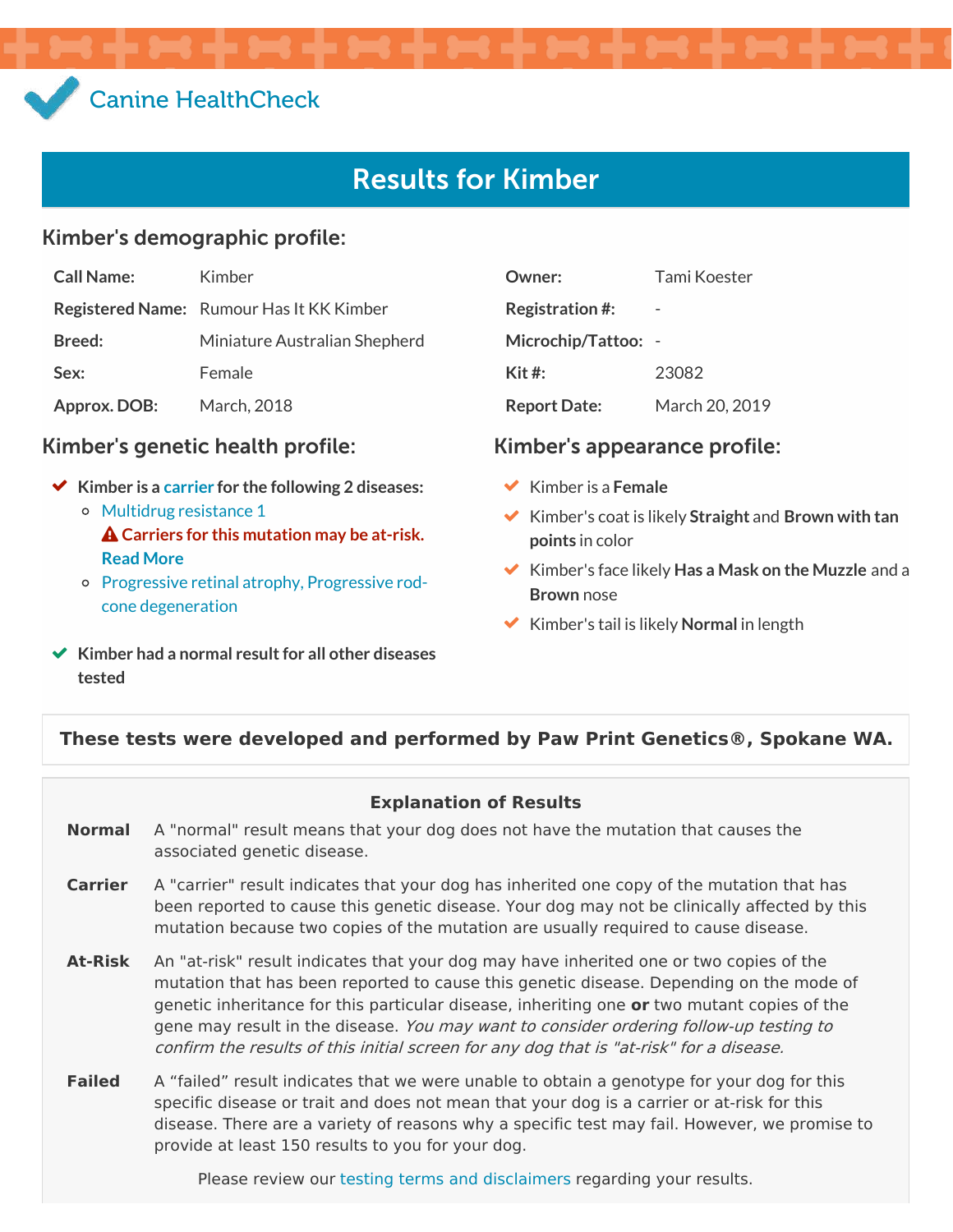## Blood and Clotting

| Coagulation factor VII deficiency                    | <b>Normal</b> |
|------------------------------------------------------|---------------|
| Elliptocytosis                                       | <b>Normal</b> |
| Glanzmann's thrombasthenia (Great Pyrenees type)     | <b>Normal</b> |
| Glanzmann's thrombasthenia (Otterhound type)         | <b>Normal</b> |
| Glycogen storage disease VII (Wachtelhund type)      | <b>Normal</b> |
| Hemophilia A (Boxer type)                            | <b>Normal</b> |
| Hemophilia A (German Shepherd Dog, type 1)           | <b>Normal</b> |
| Hemophilia A (German Shepherd Dog, type 2)           | <b>Normal</b> |
| Hemophilia B (Cairn Terrier type)                    | <b>Normal</b> |
| Hemophilia B (Lhasa Apso type)                       | <b>Normal</b> |
| Hemophilia B (Rhodesian Ridgeback type)              | <b>Normal</b> |
| Leukocyte adhesion deficiency, type III              | <b>Normal</b> |
| May-Hegglin anomaly                                  | <b>Normal</b> |
| P2RY12 receptor platelet disorder                    | <b>Normal</b> |
| Prekallikrein deficiency                             | <b>Normal</b> |
| Pyruvate kinase deficiency (Basenji type)            | <b>Normal</b> |
| Pyruvate kinase deficiency (Beagle type)             | <b>Normal</b> |
| Pyruvate kinase deficiency (Labrador Retriever type) | <b>Normal</b> |
| Pyruvate kinase deficiency (Pug type)                | <b>Normal</b> |
| Pyruvate kinase deficiency (Terrier type)            | <b>Normal</b> |
| Thrombopathia (American Eskimo Dog type)             | <b>Normal</b> |
| Thrombopathia (Basset Hound type)                    | <b>Normal</b> |
| Thrombopathia (Newfoundland type)                    | <b>Normal</b> |
| Von Willebrand disease I                             | <b>Normal</b> |
| Von Willebrand disease II                            | <b>Failed</b> |
| Von Willebrand disease III (Kooikerhondje type)      | <b>Normal</b> |
| Von Willebrand disease III (Scottish Terrier type)   | <b>Normal</b> |
|                                                      |               |

#### Cancer

Renal cystadenocarcinoma and nodular dermatofibrosis Normal Renal cystadenocarcinoma and nodular dermatofibrosis

#### Dental

Amelogenesis imperfecta and a state of the state of the state of the Normal Normal

## Drug Metabolism

Multidrug resistance 1 At-Risk Carrier and At-Risk Carrier and At-Risk Carrier and At-Risk Carrier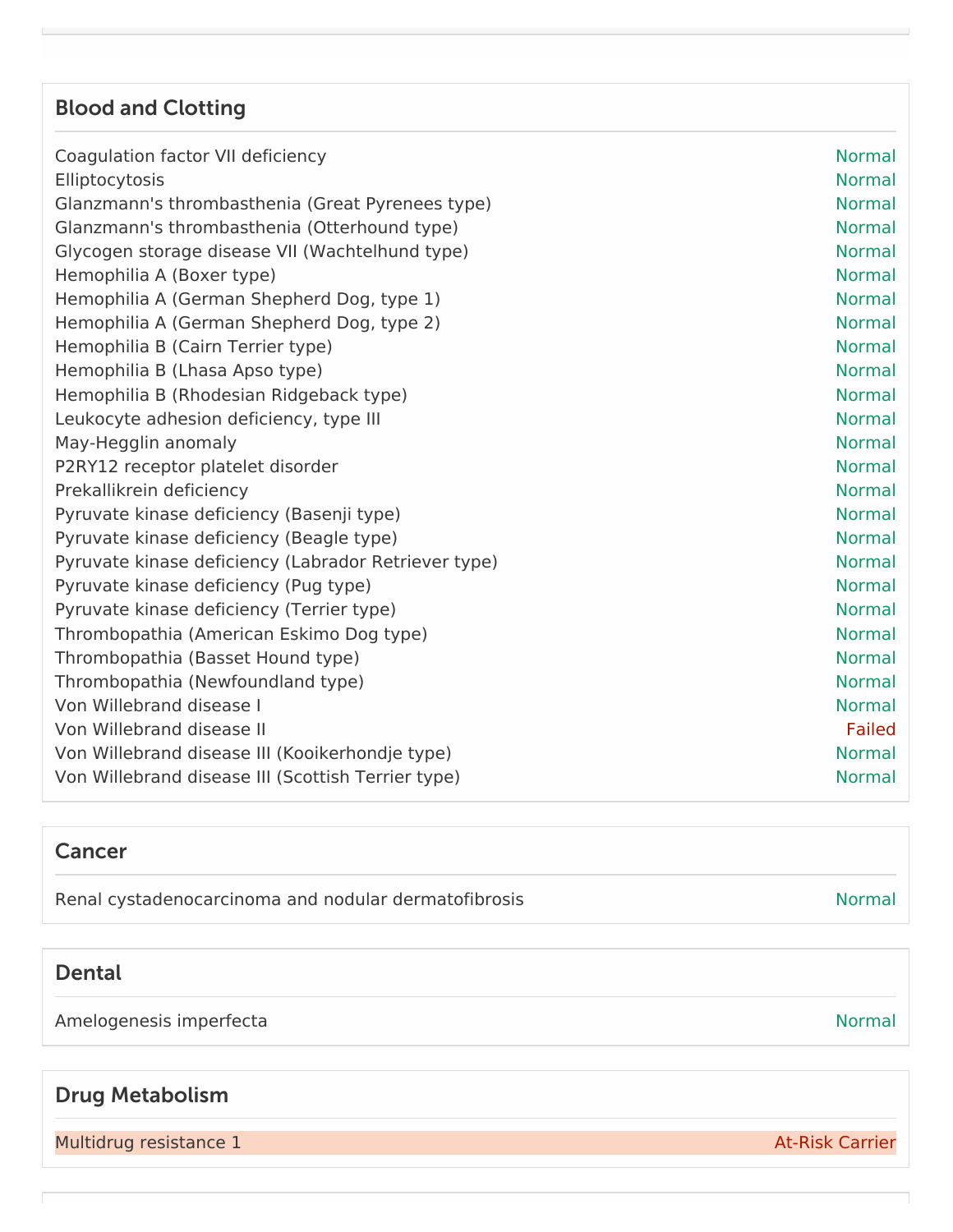# Eyes

| Collie eye anomaly                                             | <b>Normal</b> |
|----------------------------------------------------------------|---------------|
| Cone degeneration                                              | <b>Normal</b> |
| Cone degeneration (German Shorthaired Pointer type)            | <b>Normal</b> |
| Congenital stationary night blindness                          | <b>Normal</b> |
| Dry eye curly coat syndrome                                    | <b>Normal</b> |
| Early retinal degeneration                                     | <b>Normal</b> |
| GM1 Gangliosidosis (Alaskan Husky type)                        | <b>Normal</b> |
| GM1 Gangliosidosis (Portuguese Water Dog type)                 | <b>Normal</b> |
| GM1 Gangliosidosis (Shiba Inu type)                            | <b>Normal</b> |
| GM2 Gangliosidosis (Poodle type)                               | <b>Normal</b> |
| Hereditary cataracts                                           | <b>Normal</b> |
| Hereditary cataracts (Australian Shepherd type)                | <b>Normal</b> |
| Juvenile Laryngeal Paralysis and Polyneuropathy                | <b>Normal</b> |
| Multifocal retinopathy 1                                       | <b>Normal</b> |
| Multifocal retinopathy 2                                       | <b>Normal</b> |
| Multifocal retinopathy 3                                       | <b>Normal</b> |
| Primary lens luxation                                          | <b>Normal</b> |
| Primary open angle glaucoma                                    | <b>Normal</b> |
| Progressive retinal atrophy (Basenji type)                     | <b>Normal</b> |
| Progressive retinal atrophy (Bullmastiff/Mastiff type)         | <b>Normal</b> |
| Progressive retinal atrophy (Irish Setter type)                | <b>Normal</b> |
| Progressive retinal atrophy (Sloughi type)                     | <b>Normal</b> |
| Progressive retinal atrophy, Cone-rod dystrophy 1              | <b>Normal</b> |
| Progressive retinal atrophy, Cone-rod dystrophy 3              | <b>Normal</b> |
| Progressive retinal atrophy, Golden Retriever 1                | <b>Normal</b> |
| Progressive retinal atrophy, Golden Retriever 2                | <b>Normal</b> |
| Progressive retinal atrophy, PRA1 (Papillon type)              | <b>Normal</b> |
| Progressive retinal atrophy, Progressive rod-cone degeneration | Carrier       |
| Progressive retinal atrophy, Rod-cone dysplasia 3              | <b>Normal</b> |
| Progressive retinal atrophy, generalized                       | <b>Normal</b> |

# Heart

| Dilated cardiomyopathy | <b>Failed</b> |
|------------------------|---------------|
|                        |               |

# Immune System

| Complement 3 deficiency                                                | <b>Normal</b> |
|------------------------------------------------------------------------|---------------|
| Leukocyte adhesion deficiency, type I                                  | <b>Normal</b> |
| Leukocyte adhesion deficiency, type III                                | <b>Normal</b> |
| Primary ciliary dyskinesia                                             | <b>Normal</b> |
| Severe combined immunodeficiency disease (Terrier type)                | <b>Normal</b> |
| Severe combined immunodeficiency disease (Wetterhoun type)             | <b>Normal</b> |
| Severe combined immunodeficiency disease, X-linked (Basset Hound type) | <b>Normal</b> |
|                                                                        |               |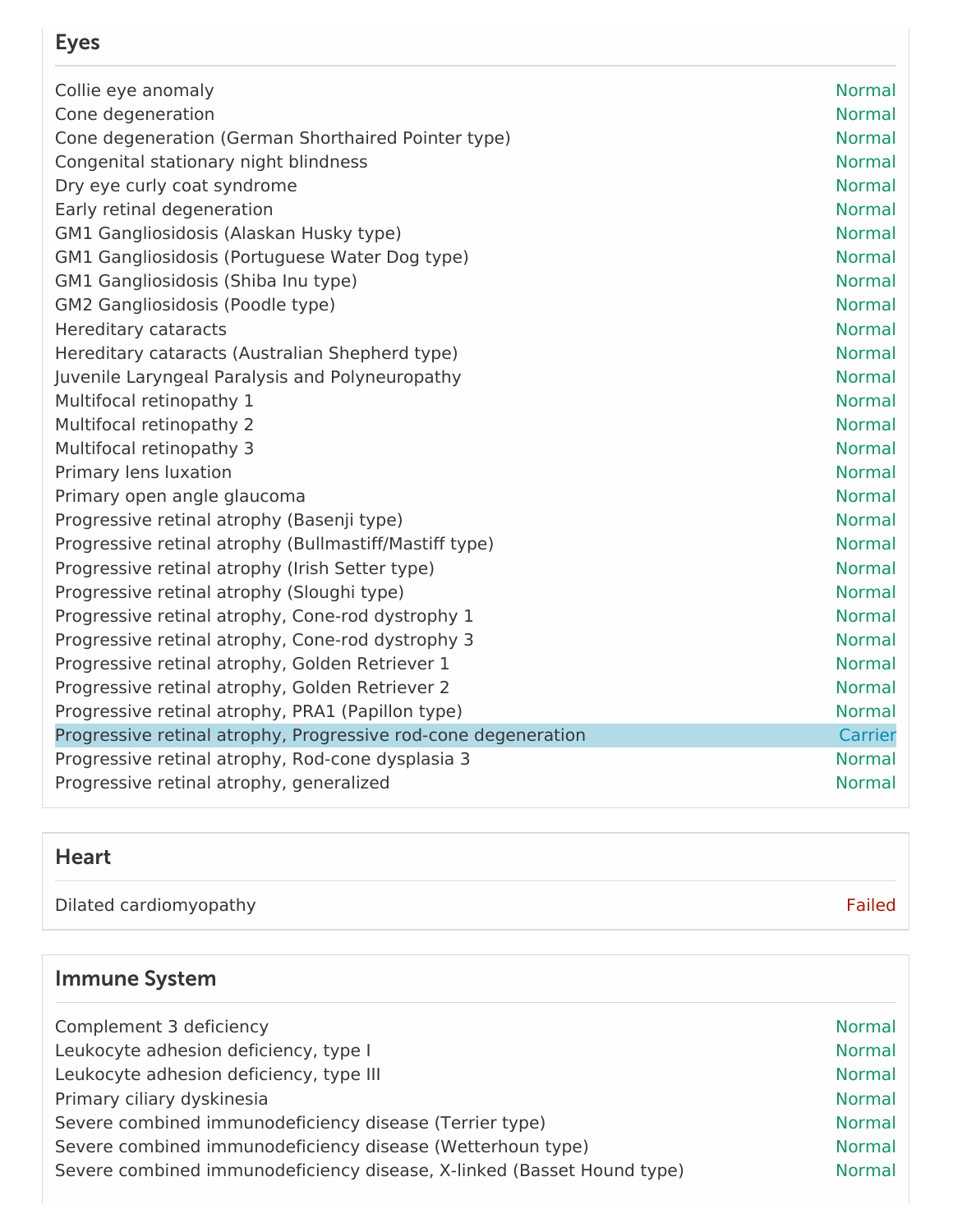| Liver/Gastrointestinal |
|------------------------|
|------------------------|

| <b>Normal</b> |
|---------------|
| <b>Normal</b> |
| <b>Normal</b> |
| <b>Normal</b> |
|               |

#### Metabolic

| Adult-onset neuronal ceroid lipofuscinosis<br>GM1 Gangliosidosis (Alaskan Husky type)<br>GM1 Gangliosidosis (Portuguese Water Dog type)<br>GM1 Gangliosidosis (Shiba Inu type) | <b>Normal</b><br><b>Normal</b><br><b>Normal</b><br><b>Normal</b> |
|--------------------------------------------------------------------------------------------------------------------------------------------------------------------------------|------------------------------------------------------------------|
| GM2 Gangliosidosis (Japanese Chin type)                                                                                                                                        | <b>Normal</b><br><b>Normal</b>                                   |
| GM2 Gangliosidosis (Poodle type)<br>Globoid cell leukodystrophy (Irish Setter type)                                                                                            | <b>Normal</b>                                                    |
| Globoid cell leukodystrophy (Terrier type)                                                                                                                                     | <b>Normal</b>                                                    |
| Glycogen storage disease Illa                                                                                                                                                  | <b>Normal</b>                                                    |
| Glycogen storage disease la                                                                                                                                                    | <b>Normal</b>                                                    |
| Glycogen storage disease VII (Wachtelhund type)                                                                                                                                | <b>Normal</b>                                                    |
| Intestinal cobalamin malabsorption (Beagle type)                                                                                                                               | <b>Normal</b>                                                    |
| Intestinal cobalamin malabsorption (Border Collie type)                                                                                                                        | <b>Normal</b>                                                    |
| L-2-hydroxyglutaric aciduria (Staffordshire Bull Terrier type)                                                                                                                 | <b>Normal</b>                                                    |
| Mucopolysaccharidosis I                                                                                                                                                        | <b>Normal</b>                                                    |
| Mucopolysaccharidosis IIIA (Dachshund type)                                                                                                                                    | <b>Normal</b>                                                    |
| Mucopolysaccharidosis IIIA (New Zealand Huntaway type)                                                                                                                         | <b>Normal</b>                                                    |
| Mucopolysaccharidosis VII (Shepherd type)                                                                                                                                      | <b>Normal</b>                                                    |
| Neuronal ceroid lipofuscinosis 1                                                                                                                                               | <b>Normal</b>                                                    |
| Neuronal ceroid lipofuscinosis 10                                                                                                                                              | <b>Normal</b>                                                    |
| Neuronal ceroid lipofuscinosis 2                                                                                                                                               | <b>Normal</b>                                                    |
| Neuronal ceroid lipofuscinosis 4A                                                                                                                                              | <b>Normal</b>                                                    |
| Neuronal ceroid lipofuscinosis 5                                                                                                                                               | <b>Normal</b>                                                    |
| Neuronal ceroid lipofuscinosis 6                                                                                                                                               | <b>Normal</b>                                                    |
| Neuronal ceroid lipofuscinosis 8 (Australian Shepherd type)                                                                                                                    | <b>Normal</b>                                                    |
| Neuronal ceroid lipofuscinosis 8 (Setter type)                                                                                                                                 | <b>Normal</b>                                                    |
| Pompe disease                                                                                                                                                                  | <b>Normal</b>                                                    |
| Pyruvate dehydrogenase deficiency                                                                                                                                              | <b>Normal</b>                                                    |
| Pyruvate kinase deficiency (Basenji type)                                                                                                                                      | <b>Normal</b>                                                    |
| Pyruvate kinase deficiency (Beagle type)                                                                                                                                       | <b>Normal</b>                                                    |
| Pyruvate kinase deficiency (Labrador Retriever type)                                                                                                                           | <b>Normal</b>                                                    |
| Pyruvate kinase deficiency (Pug type)                                                                                                                                          | <b>Normal</b>                                                    |
| Pyruvate kinase deficiency (Terrier type)                                                                                                                                      | <b>Normal</b>                                                    |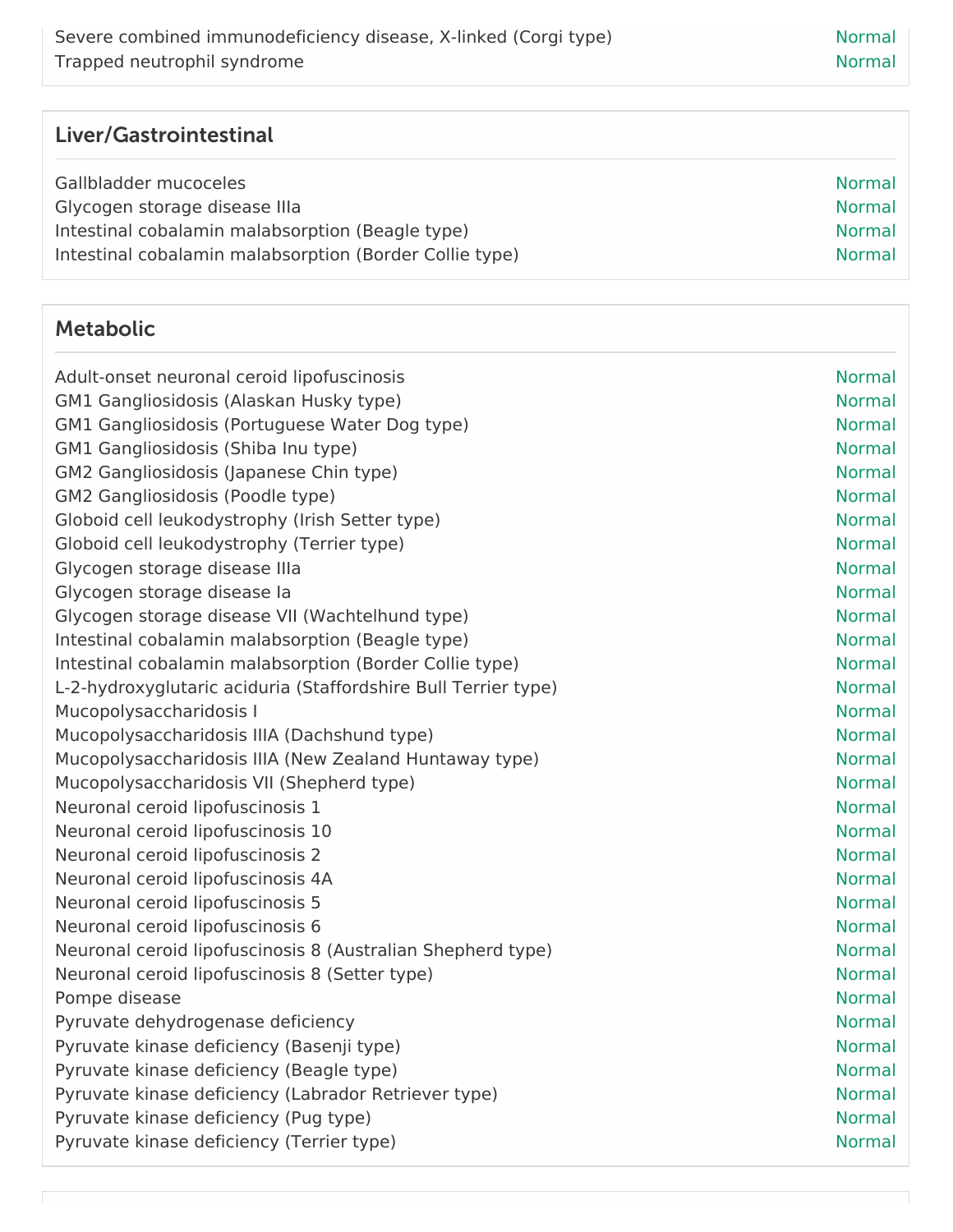### Midline Defect

Juvenile Laryngeal Paralysis and Polyneuropathy Normal Normal Spinal dysraphism (Weimaraner type) Normal Spinal dysraphism (Weimaraner type) Normal

## Musculoskeletal

| Adult-onset neuronal ceroid lipofuscinosis                       | <b>Normal</b> |
|------------------------------------------------------------------|---------------|
| Alaskan Malamute polyneuropathy                                  | <b>Normal</b> |
| Chondrodysplasia (Karelian Bear Dog and Norwegian Elkhound type) | <b>Normal</b> |
| Congenital myasthenic syndrome (Labrador Retriever type)         | <b>Normal</b> |
| Congenital myasthenic syndrome (Old Danish Pointer type)         | <b>Normal</b> |
| Degenerative myelopathy                                          | <b>Normal</b> |
| Exercise-induced collapse                                        | <b>Normal</b> |
| GM1 Gangliosidosis (Alaskan Husky type)                          | <b>Normal</b> |
| GM1 Gangliosidosis (Portuguese Water Dog type)                   | <b>Normal</b> |
| GM1 Gangliosidosis (Shiba Inu type)                              | <b>Normal</b> |
| Glycogen storage disease Illa                                    | <b>Normal</b> |
| Glycogen storage disease VII (Wachtelhund type)                  | <b>Normal</b> |
| Greyhound polyneuropathy                                         | <b>Normal</b> |
| Inherited myopathy of Great Danes                                | <b>Normal</b> |
| Juvenile Laryngeal Paralysis and Polyneuropathy                  | <b>Normal</b> |
| Mucopolysaccharidosis I                                          | <b>Normal</b> |
| Mucopolysaccharidosis VII (Shepherd type)                        | <b>Normal</b> |
| Muscular Dystrophy (Golden Retriever Type)                       | <b>Normal</b> |
| Myostatin deficiency (Whippet and Longhaired Whippet type)       | <b>Normal</b> |
| Myotonia congenita (Australian Cattle Dog type)                  | <b>Normal</b> |
| Myotonia congenita (Schnauzer type)                              | <b>Normal</b> |
| Myotubular myopathy 1                                            | <b>Normal</b> |
| Osteogenesis imperfecta (Beagle type)                            | <b>Normal</b> |
| Osteogenesis imperfecta (Golden Retriever type)                  | <b>Normal</b> |
| Polyneuropathy (Leonberger and Saint Bernard type)               | <b>Normal</b> |
| Pompe disease                                                    | <b>Normal</b> |
| Skeletal dysplasia 2                                             | <b>Normal</b> |
| Vitamin D dependent rickets, type II (Pomeranian type)           | <b>Normal</b> |
|                                                                  |               |

# Neurologic

| Adult-onset neuronal ceroid lipofuscinosis                    | <b>Normal</b> |
|---------------------------------------------------------------|---------------|
| Alaskan Husky encephalopathy                                  | <b>Normal</b> |
| Alaskan Malamute polyneuropathy                               | <b>Normal</b> |
| Benign familial juvenile epilepsy                             | <b>Normal</b> |
| Canine multiple system degeneration (Chinese Crested type)    | <b>Normal</b> |
| Canine multiple system degeneration (Kerry Blue Terrier type) | <b>Normal</b> |
| Cerebellar ataxia (Finnish Hound type)                        | <b>Normal</b> |
| Congenital myasthenic syndrome (Labrador Retriever type)      | <b>Normal</b> |
| Congenital myasthenic syndrome (Old Danish Pointer type)      | <b>Normal</b> |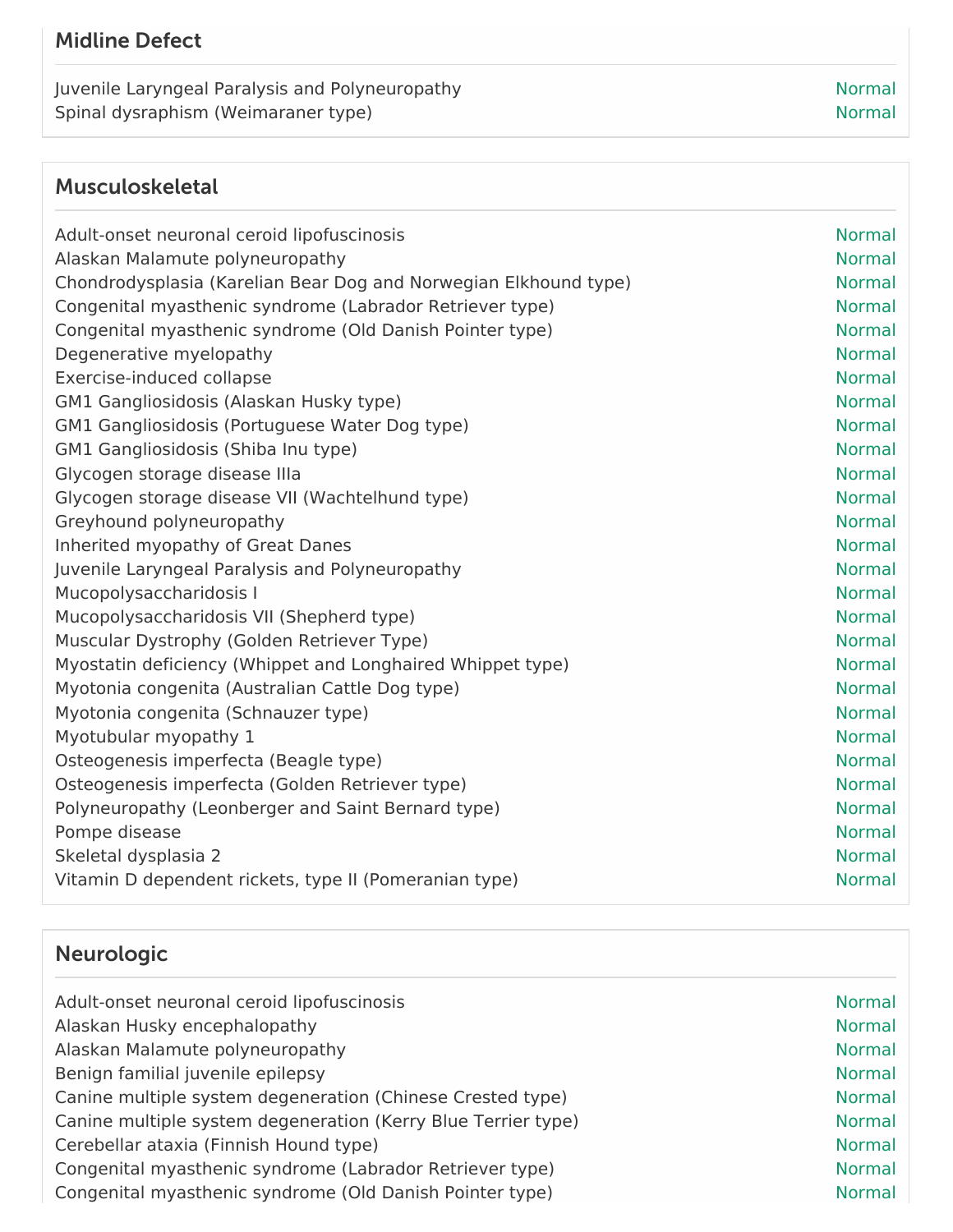| Degenerative myelopathy                                        | <b>Normal</b> |
|----------------------------------------------------------------|---------------|
| Exercise-induced collapse                                      | <b>Normal</b> |
| GM1 Gangliosidosis (Alaskan Husky type)                        | <b>Normal</b> |
| GM1 Gangliosidosis (Portuguese Water Dog type)                 | <b>Normal</b> |
| GM1 Gangliosidosis (Shiba Inu type)                            | <b>Normal</b> |
| GM2 Gangliosidosis (Japanese Chin type)                        | <b>Normal</b> |
| GM2 Gangliosidosis (Poodle type)                               | <b>Normal</b> |
| Globoid cell leukodystrophy (Irish Setter type)                | <b>Normal</b> |
| Globoid cell leukodystrophy (Terrier type)                     | <b>Normal</b> |
| Greyhound polyneuropathy                                       | <b>Normal</b> |
| Juvenile Laryngeal Paralysis and Polyneuropathy                | <b>Normal</b> |
| L-2-hydroxyglutaric aciduria (Staffordshire Bull Terrier type) | <b>Normal</b> |
| Late onset ataxia                                              | <b>Normal</b> |
| Mucopolysaccharidosis I                                        | <b>Normal</b> |
| Mucopolysaccharidosis IIIA (Dachshund type)                    | <b>Normal</b> |
| Mucopolysaccharidosis IIIA (New Zealand Huntaway type)         | <b>Normal</b> |
| Myotonia congenita (Australian Cattle Dog type)                | <b>Normal</b> |
| Myotonia congenita (Schnauzer type)                            | <b>Normal</b> |
| Narcolepsy (Dachshund type)                                    | <b>Normal</b> |
| Narcolepsy (Doberman Pinscher type)                            | <b>Normal</b> |
| Narcolepsy (Labrador Retriever type)                           | <b>Normal</b> |
| Neonatal cerebellar cortical degeneration                      | <b>Normal</b> |
| Neonatal encephalopathy with seizures                          | <b>Normal</b> |
| Neuronal ceroid lipofuscinosis 1                               | <b>Normal</b> |
| Neuronal ceroid lipofuscinosis 10                              | <b>Normal</b> |
| Neuronal ceroid lipofuscinosis 2                               | <b>Normal</b> |
| Neuronal ceroid lipofuscinosis 4A                              | <b>Normal</b> |
| Neuronal ceroid lipofuscinosis 5                               | <b>Normal</b> |
| Neuronal ceroid lipofuscinosis 6                               | <b>Normal</b> |
| Neuronal ceroid lipofuscinosis 8 (Australian Shepherd type)    | Normal        |
| Neuronal ceroid lipofuscinosis 8 (Setter type)                 | <b>Normal</b> |
| Polyneuropathy (Leonberger and Saint Bernard type)             | <b>Normal</b> |
| Sensory ataxic neuropathy                                      | <b>Normal</b> |
| Spinocerebellar ataxia                                         | <b>Normal</b> |
| Startle disease                                                | <b>Normal</b> |
|                                                                |               |

# Neuromuscular

| Globoid cell leukodystrophy (Irish Setter type) | <b>Normal</b> |
|-------------------------------------------------|---------------|
| Globoid cell leukodystrophy (Terrier type)      | <b>Normal</b> |

# Reproduction

Primary ciliary dyskinesia Normal American Channel Channel American Channel Channel Normal